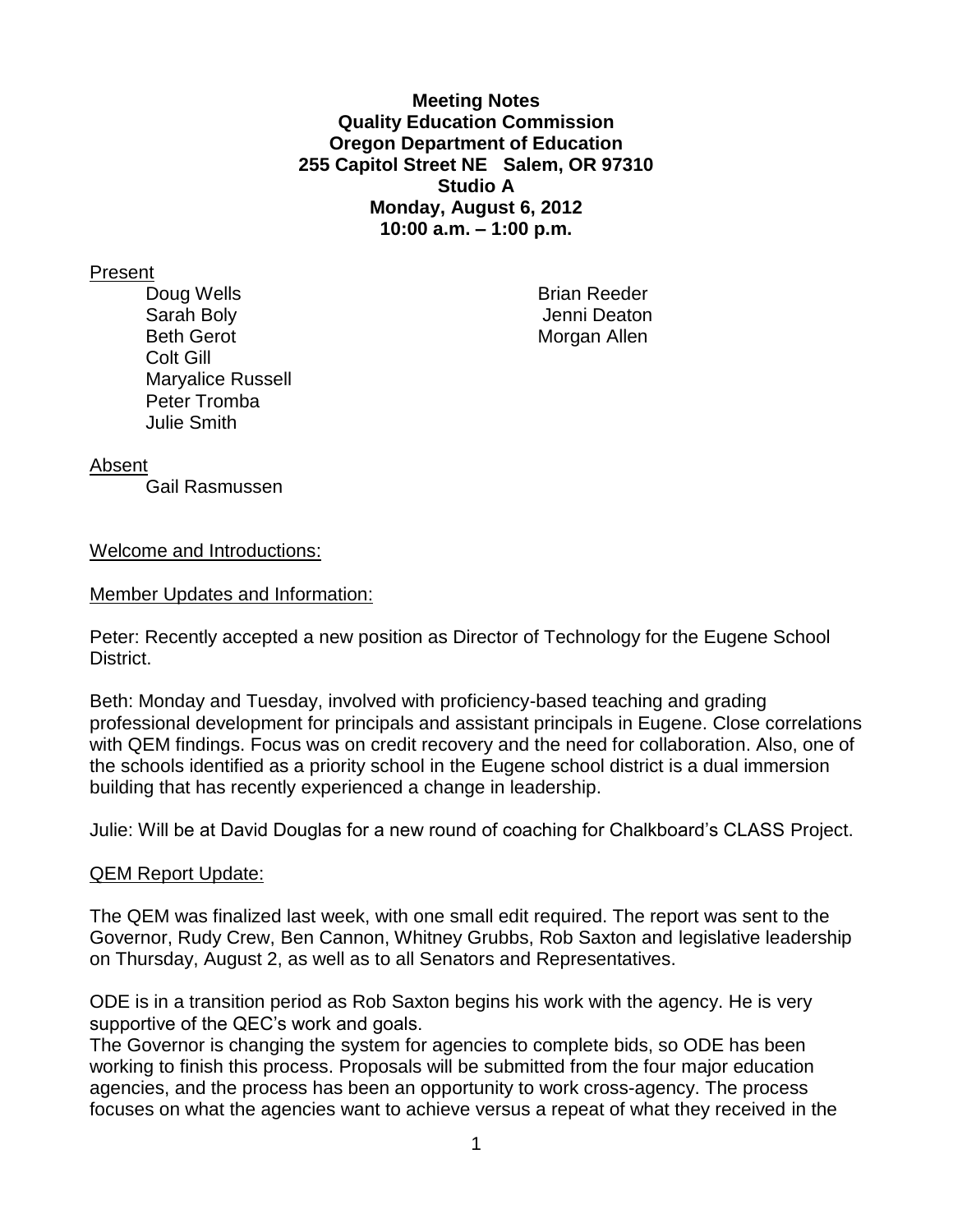previous year. The 40-40-20 goal drives the work, with the question, "what is the best way to reach this goal?"

Remain student-focused; plan funding from a PK-20 perspective.

How does the QEC fit into the new Oregon education model? Do we change; adapt?

A press release has been drafted for the QEM: please send any edits to Doug and Brian.

Sarah: Be sure to include information in the release about Brian's resource allocation work.

The recommendations on page 52 of the report are not in the same order as the recommendations in the executive summary.

Peter: Add an attention-grabber to the release; what makes teacher collaboration effective? There should be a statement in the release that media can use to reach out to varied audiences.

Mention the 40-40-20 goal in the release: *Teacher collaboration in and of itself is not enough; it is an essential practice for reaching the 40-40-20 goal if…*

Julie: Make sure the collaboration time is not labeled, as schools refer to their collaboration time in different ways.

Tight/loose approach: There are common activities shared by schools, but some have developed more effective approaches to the activities than others.

Doug and Brian will re-draft the press release and share it with Commissioners for final input.

# QEM Dissemination/Communication:

- OSBA
- COSA (to Superintendents)
- PTA
- Stand for Children
- Chalkboard
- S/K Coalition for Equality • Education Lobby groups
- OEA
- OSEA
- Early Learning Council
- SBE
- OBA
- $\bullet$  OBC
- Send additional groups to Doug for QEM dissemination.

Julie: Will the QEM expand to cover PK-20 in the future? If so, is this an opportunity to build a bridge with higher education and early childhood groups?

Beth: For this cycle, the current charge of the commission should be considered.

Maryalice: Tandem meetings with Ben Cannon at Conferences (COSA, OSBA, etc.) would increase QEC visibility.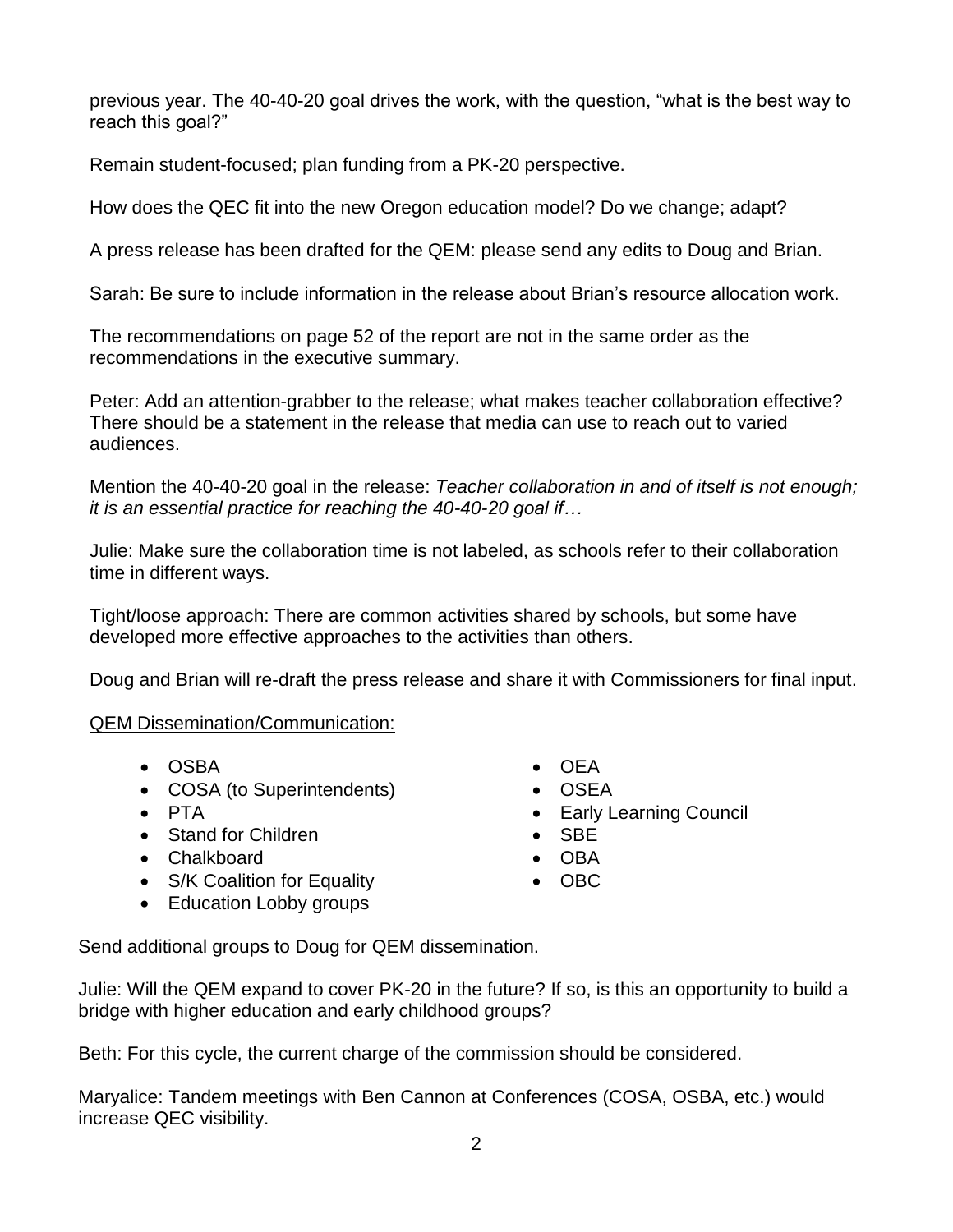Community-based meetings?

## Presentation for OEIB Meeting:

Ask about the QEC's charge (Change to PK-20, from K-12 focus)

Doug and Brian will be meeting with Dr. Rudy Crew on Friday, August 10, prior to the OEIB meeting presentation on September 11. This time could be used to build a relevant case for the usefulness and value of the QEM.

Colt: As presented in a recent meeting, the Governor's focus for the legislature is the budget and reorganizing existing boards of education. This may be an opportune time to share the QEC's ideas for transitions (changing the overview of the QEC's charge).

QEC to:

- Run parallel with OEIB
- Indicate surface markers of school development levels
- Highlight best practices for progress toward 40-40-20 goal
- Transition away from focus on "big number;" instead emphasize best practices

Maryalice: Two simple objectives for this Commission:

- What do we need to do to reach our goals?
- What funding is needed to support this work?

QEM and practices may not bridge as well as needed; may need to be re-evaluated to align with the current educational landscape.

Practices are people-driven

What combination is needed to reach student needs?

Peter will draft up a list of potential questions for the OEIB meeting.

PowerPoint for OEIB Meeting: Should include a brief overview of the QEM, and strongly emphasize best practices and achievement over funding and the prototype schools.

## QEM white papers:

One concept per paper, directed to the field. Less information about the system and more focus on the practice/implementation.

White paper topics:

- Collaboration: Julie and Sarah
- Data teams: Peter and Colt
- Formative Assessment: Maryalice and Beth
- Resource Path: Brian and Doug (To get the most out of resources, the approach should be as connecting resources to achievement, rather than implementing "simple formulas")